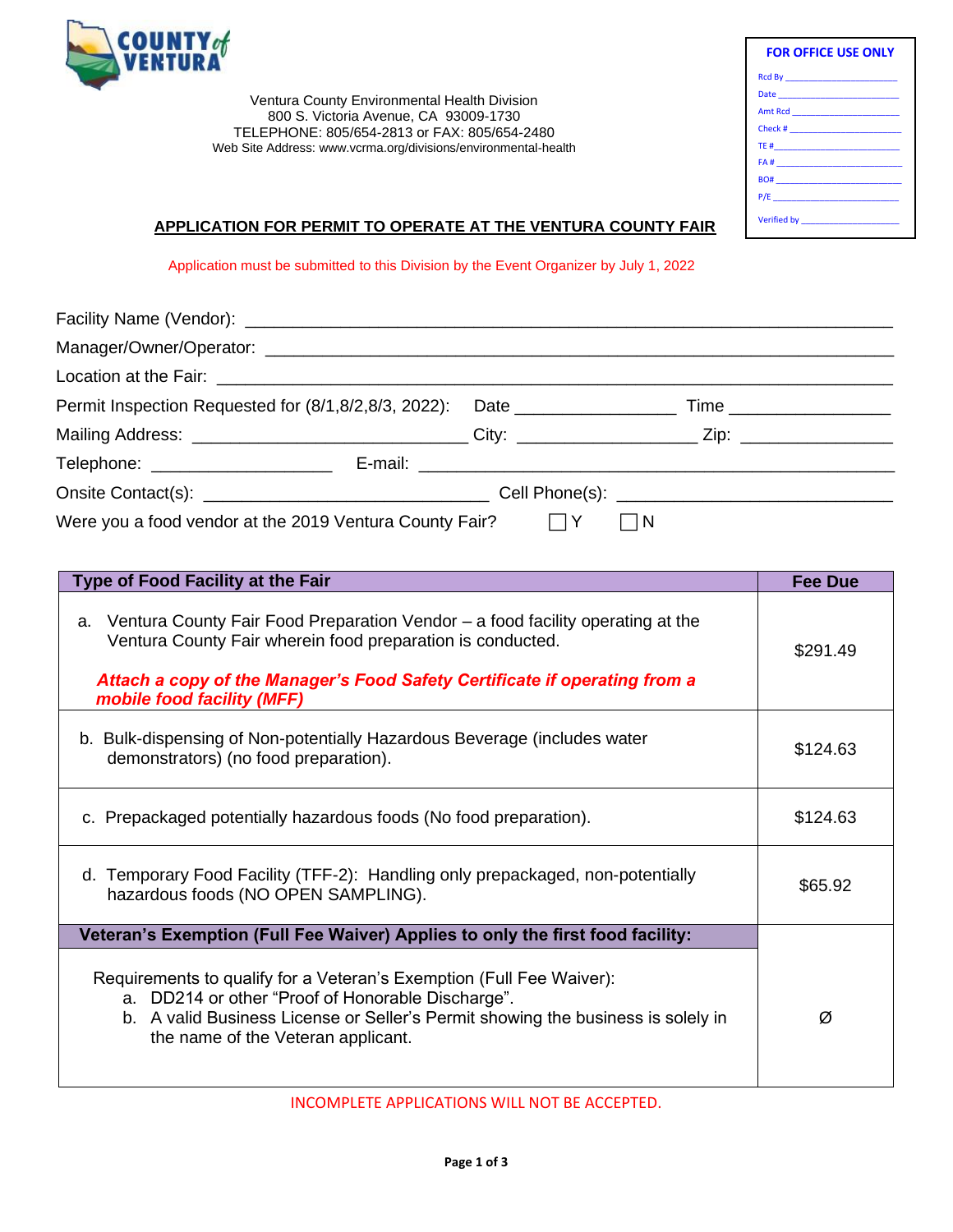| PART A: FOOD TO BE SOLD OR SERVED AT THE EVENT<br>All food preparation shall be completed in a permitted/EHD approved food facility, NOT AT HOME.                                                                                                                                             |  |  |  |
|-----------------------------------------------------------------------------------------------------------------------------------------------------------------------------------------------------------------------------------------------------------------------------------------------|--|--|--|
| List all food or beverages to be prepared or served:                                                                                                                                                                                                                                          |  |  |  |
|                                                                                                                                                                                                                                                                                               |  |  |  |
|                                                                                                                                                                                                                                                                                               |  |  |  |
| <b>FOOD PREPARATION/STORAGE AT OTHER LOCATION AND TRANSPORTATION</b>                                                                                                                                                                                                                          |  |  |  |
| All food preparation or food storage must be completed in a permitted or EHD approved facility. Identify any<br>facility where advance preparation (or food storage) will take place. A letter from the permit-holder must be<br>submitted for food preparation at a permitted food facility. |  |  |  |
| Will food be prepared in advance? $\Box$ Yes $\Box$ No Will food be stored in advance? $\Box$ Yes<br><b>No</b>                                                                                                                                                                                |  |  |  |
| $\top$ Copy of permit attached.<br>** State law prohibits the use of a private home for food preparation and/or storage. **                                                                                                                                                                   |  |  |  |
| <b>SAMPLING</b>                                                                                                                                                                                                                                                                               |  |  |  |
| If handling prepackaged food, will you offer samples? $\Box$ Yes $\Box$ No<br>Prepackaged samples □ Open samples                                                                                                                                                                              |  |  |  |
| Describe method of sampling:                                                                                                                                                                                                                                                                  |  |  |  |
|                                                                                                                                                                                                                                                                                               |  |  |  |
|                                                                                                                                                                                                                                                                                               |  |  |  |
| <b>PART B: HOT/COLD HOLDING EQUIPMENT</b>                                                                                                                                                                                                                                                     |  |  |  |
| Identify methods of maintaining food hot or cold during hours of operation.<br>Cold Holding: <b>□</b> Mechanical Refrigerator □ Ice Chest □ Cold Table □ Other                                                                                                                                |  |  |  |
| Ice chests only allowed for TFFs. MFFs must provide mechanical refrigeration for storage of potentially hazardous foods.                                                                                                                                                                      |  |  |  |
| Hot Holding: □ Steam Table □ Chafing Dishes □ Soup Warmer/Crock Pot □ Hot Holding Cabinet                                                                                                                                                                                                     |  |  |  |
| Hot Dog Roller Grill   Electric Rice Cooker/Warmer   Other: _______                                                                                                                                                                                                                           |  |  |  |
| At the end of each operating day, discard or destroy all potentially hazardous food that was held at or above 135°F.                                                                                                                                                                          |  |  |  |
| How will temperatures of food be monitored at the event?<br>Probe thermometer<br>Ambient thermometer                                                                                                                                                                                          |  |  |  |
| <b>PART C: EQUIPMENT/UTENSILS USED</b>                                                                                                                                                                                                                                                        |  |  |  |
| Will multi-use utensils (knives, scoops, spatulas, etc.) be used inside the food facility?<br>Yes<br>No<br>If yes, a warewashing sink must be provided (complete section below).                                                                                                              |  |  |  |
| <b>WAREWASHING SINK INFORMATION</b>                                                                                                                                                                                                                                                           |  |  |  |
| 3-Compartment warewashing sink with dual integral drainboards provided:<br>Yes<br>No                                                                                                                                                                                                          |  |  |  |
| If no, describe type of warewashing sink provided:                                                                                                                                                                                                                                            |  |  |  |
| Type of sanitizer and test strips to be used: $\Box$ Chlorine $\Box$ Quaternary Ammonium $\Box$ Other:                                                                                                                                                                                        |  |  |  |
| If self-contained: Potable water tank size: ___________ gallons  Wastewater tank size: __________ gallons<br>Connected to drinking water supply and sewer connection provided by the fairgrounds.                                                                                             |  |  |  |
| NOTE: Potable water supply required for all sinks. Food-grade hoses required for potable water line connections.                                                                                                                                                                              |  |  |  |
| <b>HAND WASHING FACILITIES</b>                                                                                                                                                                                                                                                                |  |  |  |
| Hand washing sink with warm water (100°F - 108°F) under pressure, hand washing cleanser, and single-use<br>paper towels provided inside each food facility:<br>Yes<br>No                                                                                                                      |  |  |  |
| Front service beverage counter gravity hand washing set-up with a 5-gallon container of potable water, a<br>hands-free spigot, catch basin, and single-use paper towels provided:<br>Yes<br>No                                                                                                |  |  |  |
| NOTE: Gravity hand wash set-up is not approved for use at the fair with the exception of the front-service beverage counters.                                                                                                                                                                 |  |  |  |